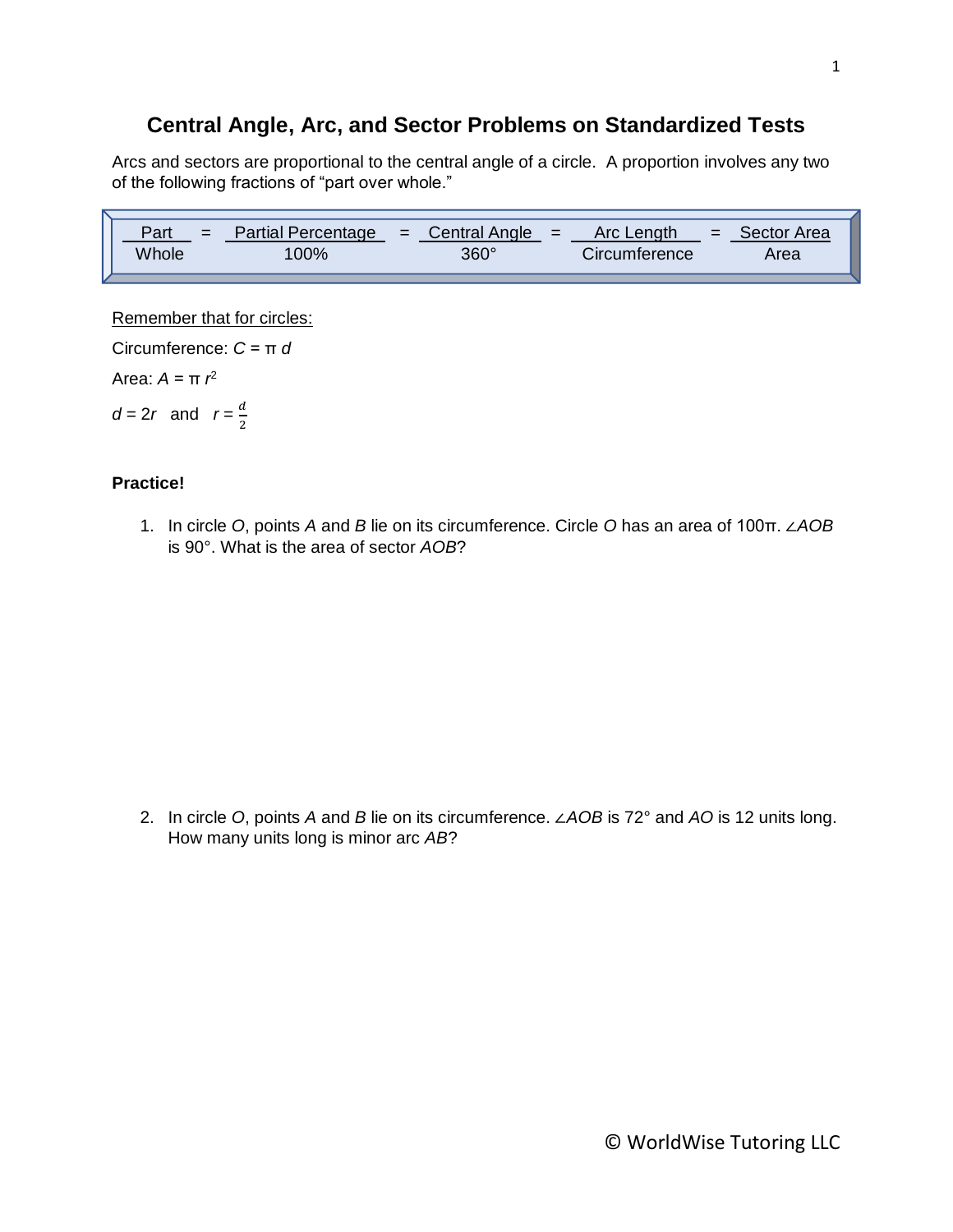3. In circle *O*, points *A* and *B* lie on its circumference. ∠*AOB* is 45°. The shaded region of sector *AOB* has an area of 25π. What is the circumference of the circle?

4. In circle *O*, points *A* and *B* lie on its circumference. Circle *O* has a circumference of 12π and the shaded region of sector *AOB* is 3π. What is the measure of ∠*AOB* in degrees?

5. Janie took a poll at her school, asking students for their favorite ice cream flavor. 28% chose chocolate, 24% chose vanilla, 14.5% chose chocolate chip, 12.5% chose strawberry, 7% chose peanut butter, and the rest chose "Other." When Janie makes a pie graph of this information, the central angle for "Other" would measure how many degrees?